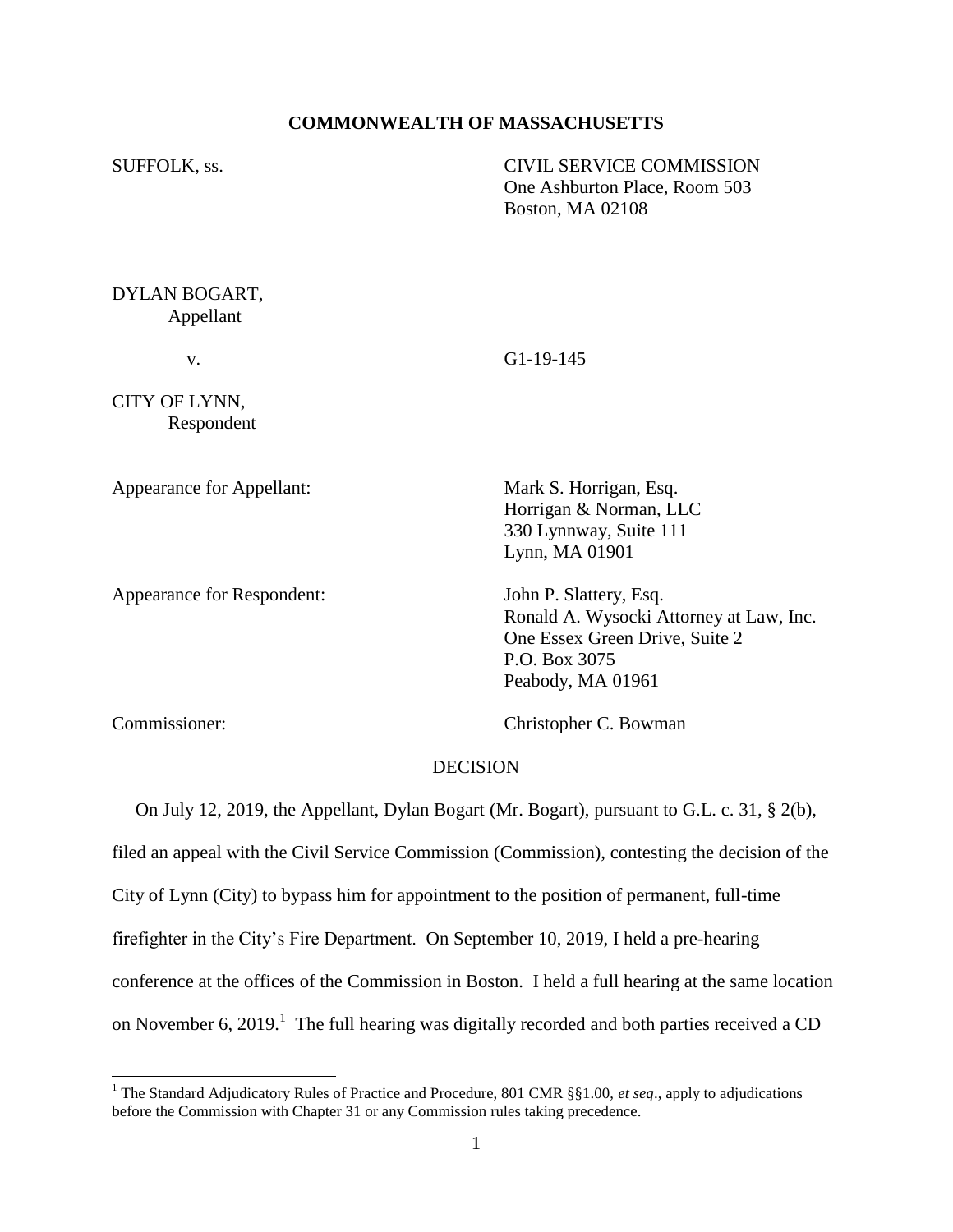of the proceeding.<sup>2</sup> On December  $11<sup>th</sup>$  and  $13<sup>th</sup>$  2019, the parties submitted post-hearing briefs in

the form of proposed decisions.

## **FINDINGS OF FACT:**

Twenty-six (Exhibits 1-5 & Exhibits A-U) were entered into evidence at the hearing; Six

post-hearing exhibits (Exhibits PH1 – PH6) were entered after the full hearing at my request.

Based on the documents submitted and the testimony of the following witnesses:

*Called by the City:*

- Lt. Michal Smith, Lynn Fire Department;
- **Officer Michael McEachern, Lynn Police Department**
- Fire Chief Stephen Archer, Lynn Fire Department;
- Drew Russo, Personnel Director, City of Lynn;

# *Called by Mr. Bogart:*

 $\overline{a}$ 

Dylan Bogart, Appellant;

and taking administrative notice of all matters filed in the case and pertinent statutes, regulations,

case law and policies, and reasonable inferences from the evidence, I find the following:

1. The City of Lynn, located in Essex County, has a population of approximately 94,000.

[\(https://www.census.gov/quickfacts/lynncitymassachusetts\)](https://www.census.gov/quickfacts/lynncitymassachusetts)

- 2. The City's Mayor serves as the Appointing Authority for the Fire Department. (Exhibit 4)
- 3. At the time he was bypassed, Mr. Bogart was twenty-eight years old. He is married; resides in Lynn; and served as a United States Army Infantryman from 2013-2016 and was honorably discharged. He has been a driver for a local non-profit that serves children since 2017. (Testimony of Appellant and Exhibit E)

 $2<sup>2</sup>$  If there is a judicial appeal of this decision, the plaintiff in the judicial appeal would be obligated to supply the court with a transcript of this hearing to the extent that he/she wishes to challenge the decision as unsupported by the substantial evidence, arbitrary and capricious, or an abuse of discretion. If such an appeal is filed, this CD should be used to transcribe the hearing.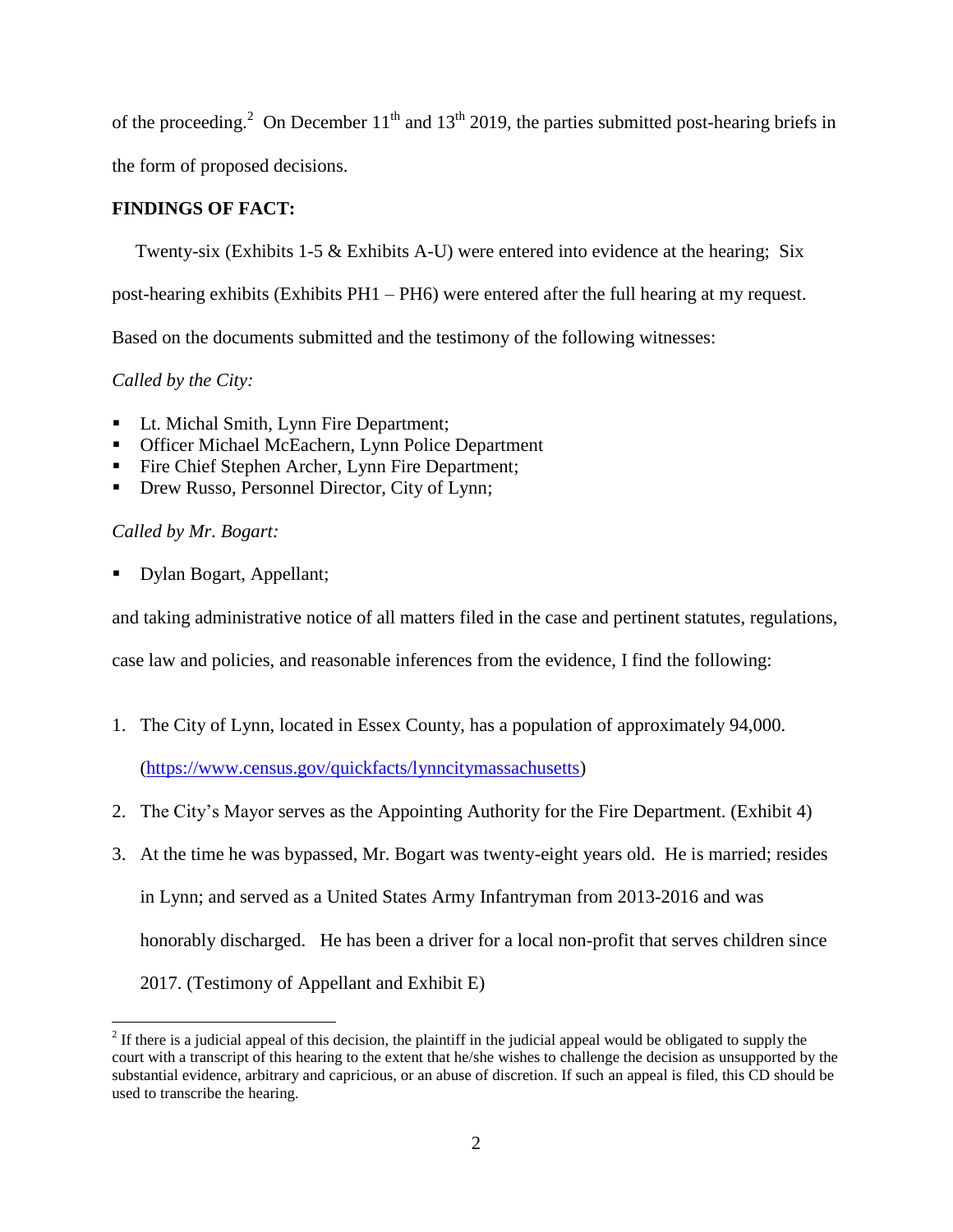- 4. On March 24, 2018, Mr. Bogart took the civil service examination for firefighter and received a score of 97 or 98. His name appeared on an eligible list for firefighter that was established by the state's Human Resources Division (HRD) on November 1, 2018. (Stipulated Facts)
- 5. On December 13, 2018 and May 30, 2019, HRD issued Certification No. 05971 to the City from which the City appointed one candidate to the position of firefighter. The selected candidate was ranked below Mr. Bogart. (Stipulated Facts)
- 6. Among the reasons for bypass were the following positive reasons associated with the selected candidate.
	- i. Good prior work performance;
	- ii. Accomplishments or skills in past job performance;
	- iii. Personal characteristics observed during interview, background investigation and references, including self-control, community relations, and the ability to get along with others:
	- iv. Commitment (i.e. volunteer activity);
	- v. Education, training and special skills.

(Exhibit 4)

7. The City's Fire Chief elaborated on the above, writing that the selected candidate:

"Came across as honest and believable during the oral interview. He has a good employment record and is an EMT-Basic. He has a good credit history and driving record. He has a bachelor of science degree ... He answered all questions fully during interview He provided a complete and thorough employment application. and responded appropriately to the hypothetical questions. He demonstrated the appropriate level of maturity and reliability." (emphasis added) (Exhibit 5)

8. Mr. Bogart received all positive references (i.e. - from neighbors, employers etc.) (Exhibit H)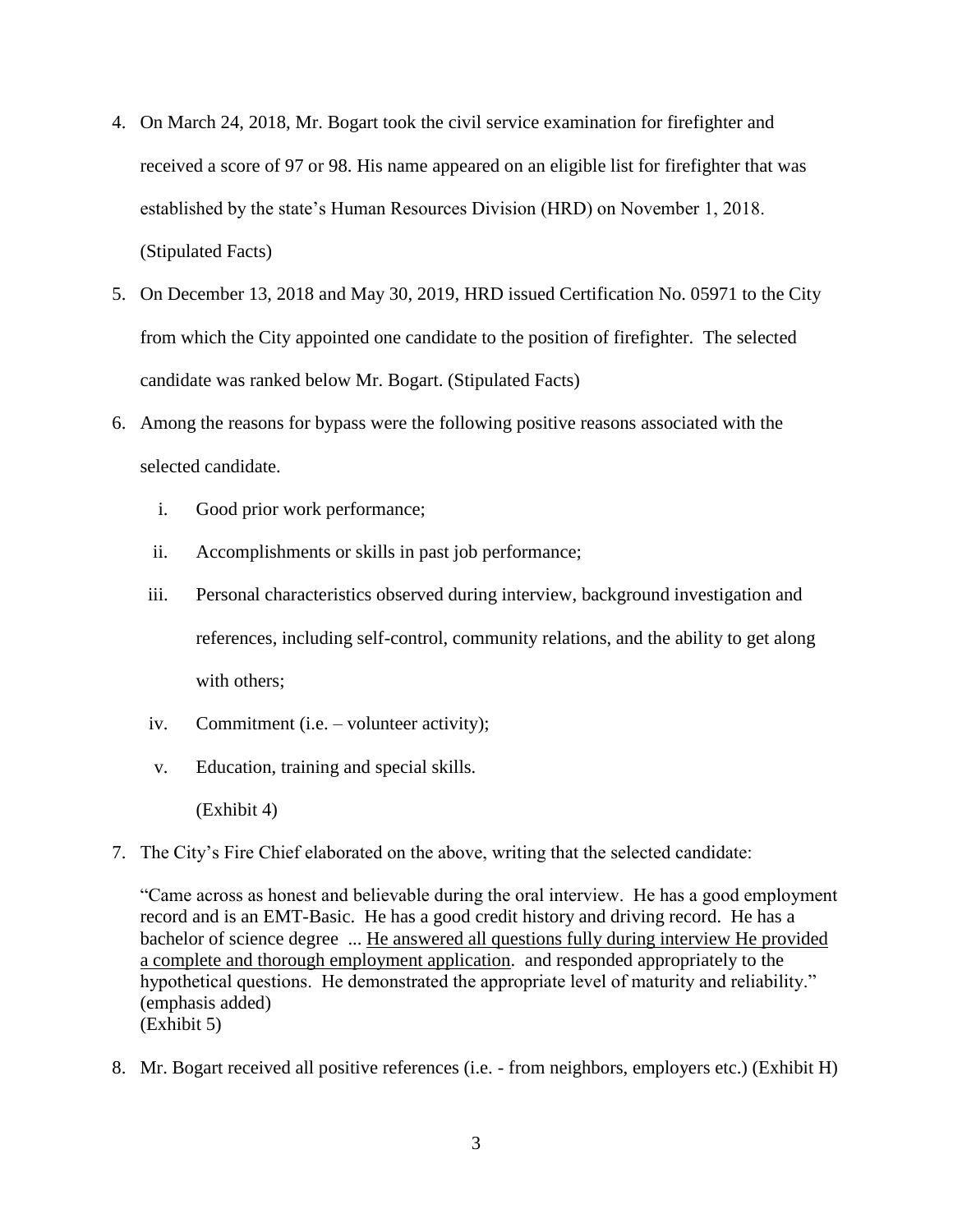- 9. As referenced above, Mr. Bogart served as an infantryman in the United States Army and was honorably discharged. (Exhibit H)
- 10. Also, as referenced above, Mr. Bogart has been employed as a driver for a local non-profit serving the City's youth population.(Exhibit H)
- 11. Unlike the selected candidate, Mr. Bogart is not a certified EMT. (Exhibit H)
- 12. Unlike the selected candidate, Mr. Bogart has not obtained a college degree. He has not performed well in many college classes that he has completed. (Exhibit H)
- 13. Unlike the selected candidate, Mr. Bogart does not have a superior credit history. (Exhibit H)
- 14. Unlike the selected candidate, Mr. Bogart did not answer all questions on the employment application. (Exhibit H)
- 15. Unlike the selected candidate, Mr. Bogart did not provide clear and consistent answers to all of the questions on the employment application. (Exhibit H)
- 16. Unlike the selected candidate, Mr. Bogart did not perform well during an oral interview. Some of the answers he provided were vague and inconsistent. (Testimony of Lt. Smith)

### *Legal Standard*

 The fundamental purpose of the civil service system is to guard against political considerations, favoritism, and bias in governmental hiring and promotion. The commission is charged with ensuring that the system operates on "[b]asic merit principles." Massachusetts Assn. of Minority Law Enforcement Officers v. Abban, 434 Mass. at 259, citing Cambridge v. Civil Serv. Comm'n., 43 Mass.App.Ct. 300, 304. "Basic merit principles" means, among other things, "assuring fair treatment of all applicants and employees in all aspects of personnel

4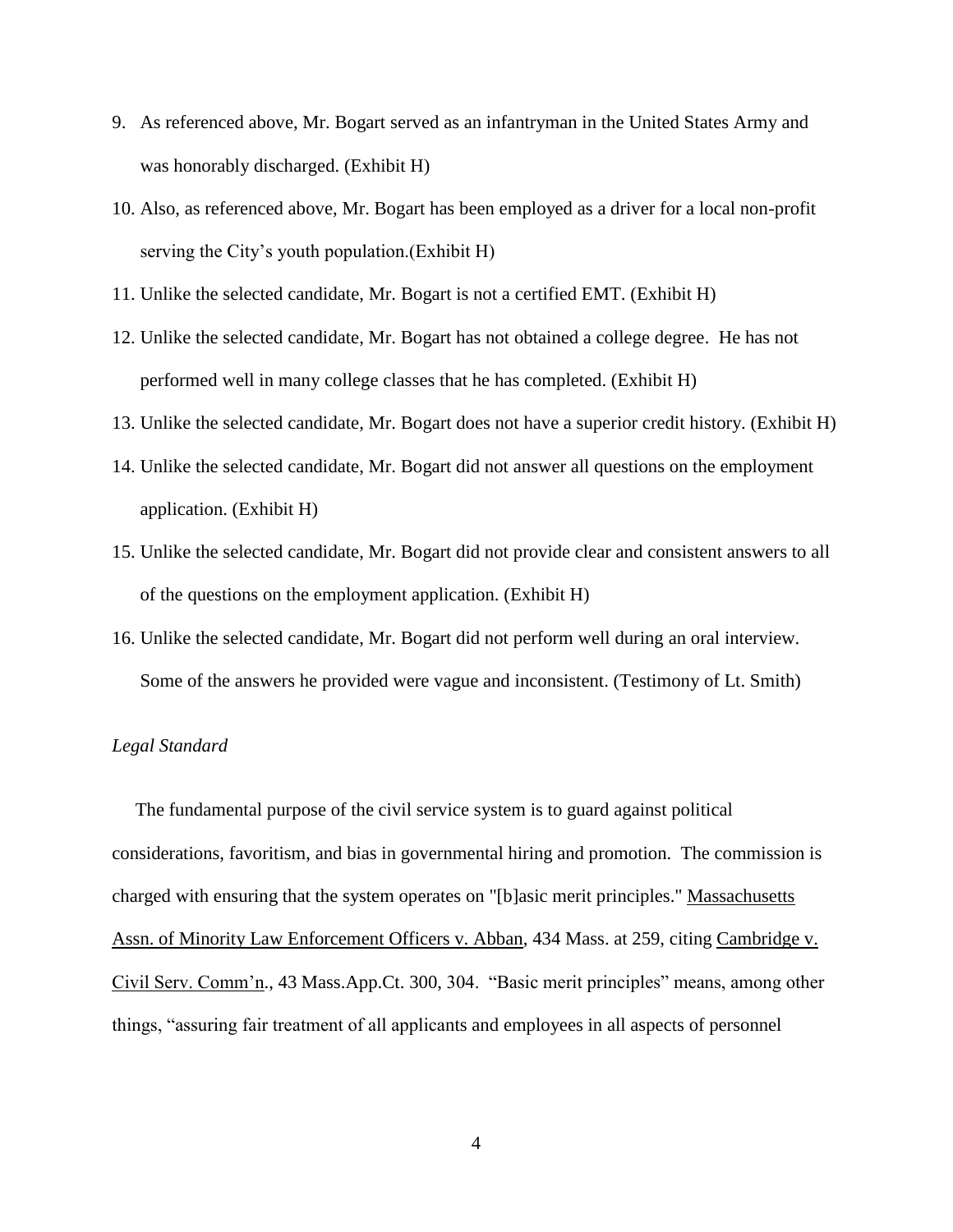administration" and protecting employees from "arbitrary and capricious actions." G.L. c. 31, § 1.

 The role of the Civil Service Commission is to determine "whether the Appointing Authority has sustained its burden of proving that there was reasonable justification for the action taken by the appointing authority." Cambridge at 304. Reasonable justification means the Appointing Authority's actions were based on adequate reasons supported by credible evidence, when weighed by an unprejudiced mind, guided by common sense and by correct rules of law. Selectmen of Wakefield v. Judge of First Dist. Ct. of E. Middlesex, 262 Mass. 477, 482 (1928). Commissioners of Civil Service v. Municipal Ct. of the City of Boston, 359 Mass. 214 (1971).

 The Commission's role, while important, is relatively narrow in scope: reviewing the legitimacy and reasonableness of the appointing authority's actions (City of Beverly v. Civil Service Comm'n, 78 Mass.App.Ct. 182, 189, 190-191 (2010) citing Falmouth v. Civil Serv. Comm'n, 447 Mass. 814, 824-826 (2006) and ensuring that the appointing authority conducted an "impartial and reasonably thorough review" of the applicant. Beverly.

 The Commission owes "substantial deference" to the appointing authority's exercise of judgment in determining whether there was "reasonable justification" shown (Beverly citing Cambridge at 305, and cases cited). However, when the reasons for bypass relate to alleged misconduct, the appointing authority is entitled to such discretion "only if it demonstrates that the misconduct occurred by a preponderance of the evidence." (emphasis in original) (Boston Police Dep't v. Civ. Serv. Comm'n & Michael Gannon, 483 Mass. 461 (2019) citing Cambridge at 305.

5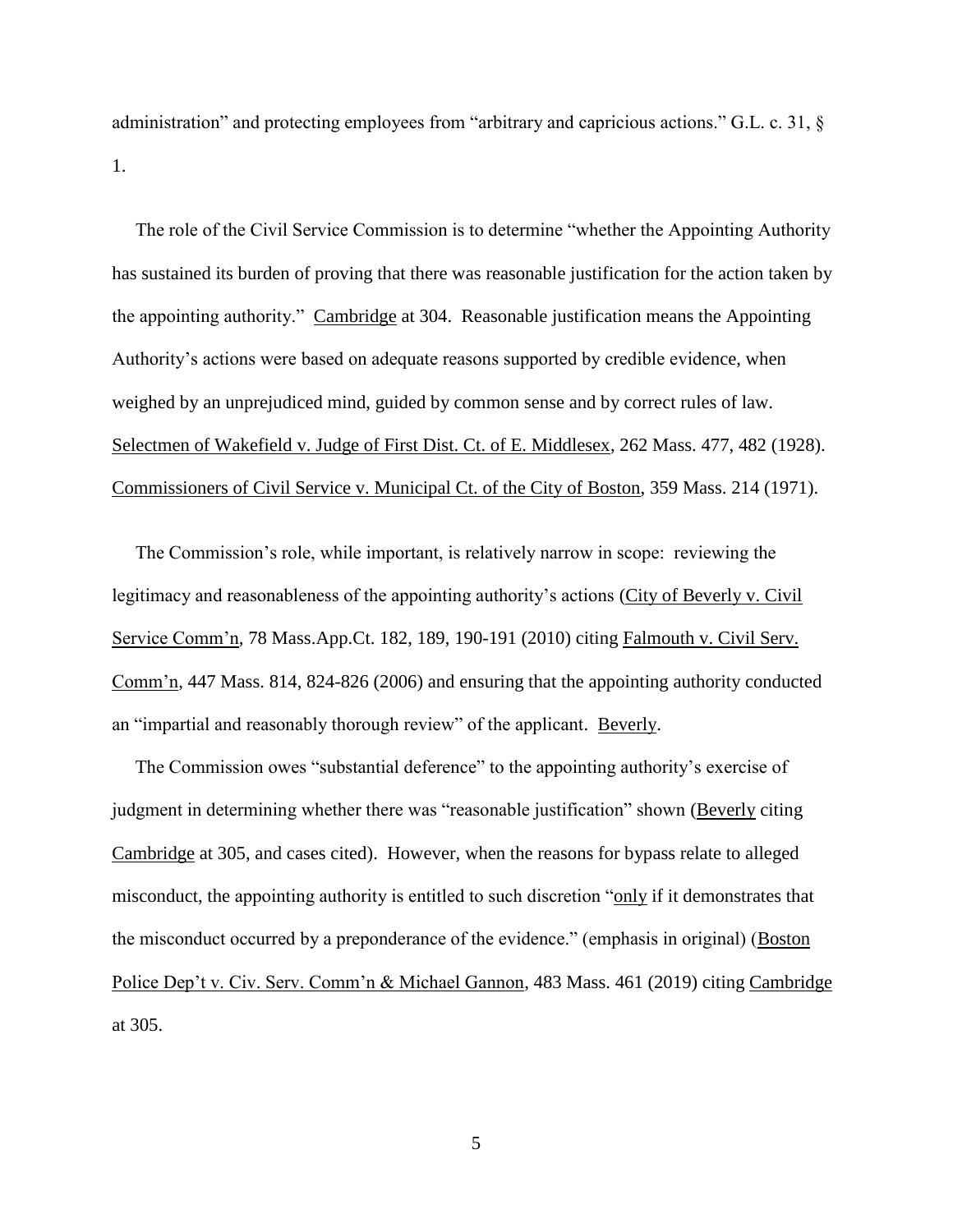#### *Analysis*

 I have carefully reviewed the entire record, including all of the exhibits and testimony. There are many positive aspects to Mr. Bogart's application, including his distinguished military service; his consistently positive references and his employment for a local non-profit.

 Based on the witness testimony, it is clear that the City's primary concern here was Mr. Bogart's inconsistent answers regarding substantive questions posed in the application and during an interview. The documents, as well as the credible testimony of the City's witnesses, support this conclusion. Even Mr. Bogart, during his testimony before the Commission, candidly acknowledged that he has provided inconsistent responses on various applications for employment and interviews regarding multiple, substantive issues. Further, parts of Mr. Bogart's testimony left *me* confused regarding these issues.

 At best, Mr. Bogart was unable to provide -- either verbally or in writing – clear, detailed, and consistent answers to certain questions regarding issues that are germane to his background investigation. That contrasted sharply with the selected candidate, who provided clear, complete and accurate responses to the questions posed to him on the written application and verbal interview. While this justified the City's decision to bypass Mr. Bogart in favor of the selected candidate during this hiring cycle, it should not be viewed as a permanent disqualification against appointing Mr. Bogart in the future, should he be able to provide more accurate and supportable answers to the City's questions.

6